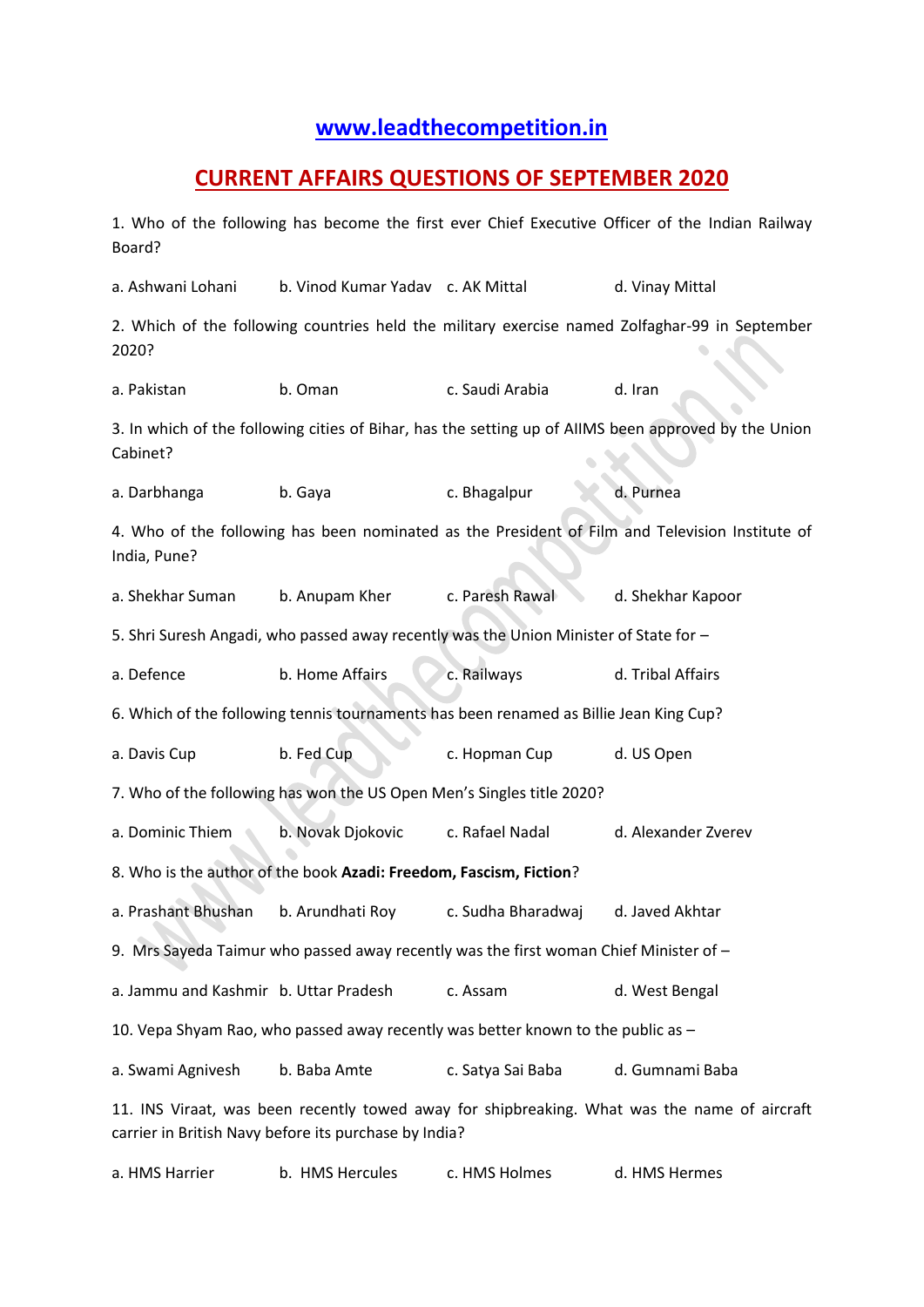12. S.I. Padmavati, who passed away recently was India's first female – a. Pilot b. Judge c. Cardiologist d. Barrister 13. Which of these railway stations has been recently renamed Shri Siddharoodha Swamiji? a. Bidar b. Hubballi c. Belgaum d. Gulbarga 14. Which Indian state has been awarded UN Interagency Task Force Award for its outstanding contribution towards non-communicable diseases-related sustainable goals? a. Kerala b. Rajasthan c. Uttarakhand d. Gujarat 15. What was the rank of India in the Global Innovation Index 2020 released by WIPO recently? a. 48 b. 46 c. 52 d. 42 16. Shri Harivansh Narayan Singh, who assumed office as the Deputy Speaker of Rajya Sabha is from which political party? a. Jannayak Janata Party **b. Lok Janashakti Party** c. Bhartiya Janata Party **d. Janata Dal (United)** 17. Which bank top the EASE 2.0 Index for public sector banks released in September 2020? a. State Bank of India b. Bank of India c. Canara Bank d. Bank of Baroda 18. What was the maximum speed achieved by Hypersonic Technology Demonstration Vehicle tested by DRDO in September 2020? a. 2 times the speed of sound b. 3 times the speed of sound c. 4 times the speed of sound d. 6 times the speed of sound 19. Kapila Vatsyayan, who died recently was the founding director of which of the following institutions? a. Indira Gandhi National Centre for the arts b. National Gallery of Modern Art c. National School of Drama d. Lalit Kala Akademi 20. In which of the following categories was Bilkis (of Shaheen Bagh fame) listed in the Time magazines 100 most influential people? a. Leaders b. Icons c. Pioneers d. Titans 21. In which of the following codes has the Employees State Insurance Act 1948 been amalgamated by the Parliament? a. Occupational Safety, Health and Working Conditions Code 2020 b. Social Security Code 2020